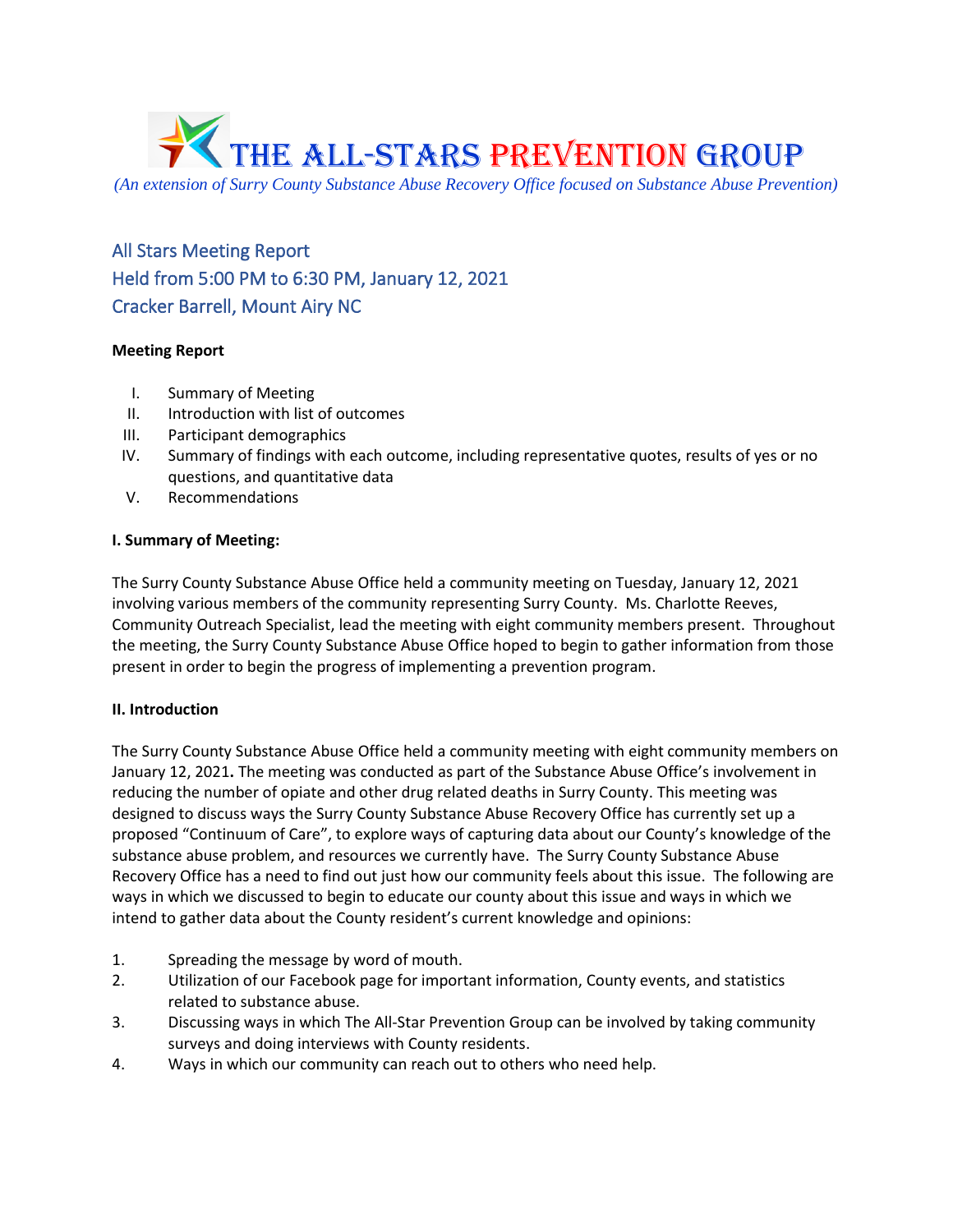#### **III. Participant Demographics**

Eight participants took part in the meeting:

• Six women and two men

### **IV. Participant Perspectives**

- **Perspective 1:** Community Member states that she has become frustrated because it is so hard to reach people who are in active addiction.
- **Perspective 2:** Community Member shared that she feels it is necessary to get more training and to learn to communicate more effectively with those in active addiction.
- **Perspective 3:** Community Member shared his story of how good it felt to help someone else, just by giving a little to receive a lot. His thoughts were that sometimes we must give to others as a negotiation tool, to get the ball rolling, for someone to start to change their life.
- **Perspective 4:** Charlotte Reeves discussed the different aspects of the Continuum of Care that the Surry County Substance Abuse Recovery Office is trying to build. Of the four divisions in the Continuum of Care, the focus was on the first one, which is Prevention. She explained the items that are currently on the list. She also noted that some of the items were currently in place and working, some items were being created, while other items have not been implemented due to lack of interest by involved parties.
- **Perspective 5:** A Community Member made a reference to the latest article in the Mount Airy News which discusses the ongoing problem our County is having with overdose rates and overdose deaths.
- **Perspective 6:** Another Community Member mentioned that prescribers and hospital staff need more prevention education about this problem. This was also mentioned as another way to get to people that are in need.
- **Perspective 7:** An additional member suggested more efforts should be placed in getting someone who is more knowledgeable to connect with the faith-based establishments in our County. People who are suffering and want help often go to their pastor for guidance and assistance. A comment was made that we should work to connect with these groups in a more personal manner.
- **Perspective 8:** Mr. Jamie Edwards explained a process, which we will start very soon, that involves surveying our County residents about their thoughts and knowledge of the substance abuse problem in our County. This process will also involve interviewing residents on a one to one basis. Surry County Substance Abuse Recovery Office will provide instruction to The All-Star Prevention Group members who would be interested in taking part in the surveys/interviews.

**Perspective 9:** A Community Member stated that she would feel more confident if she had something